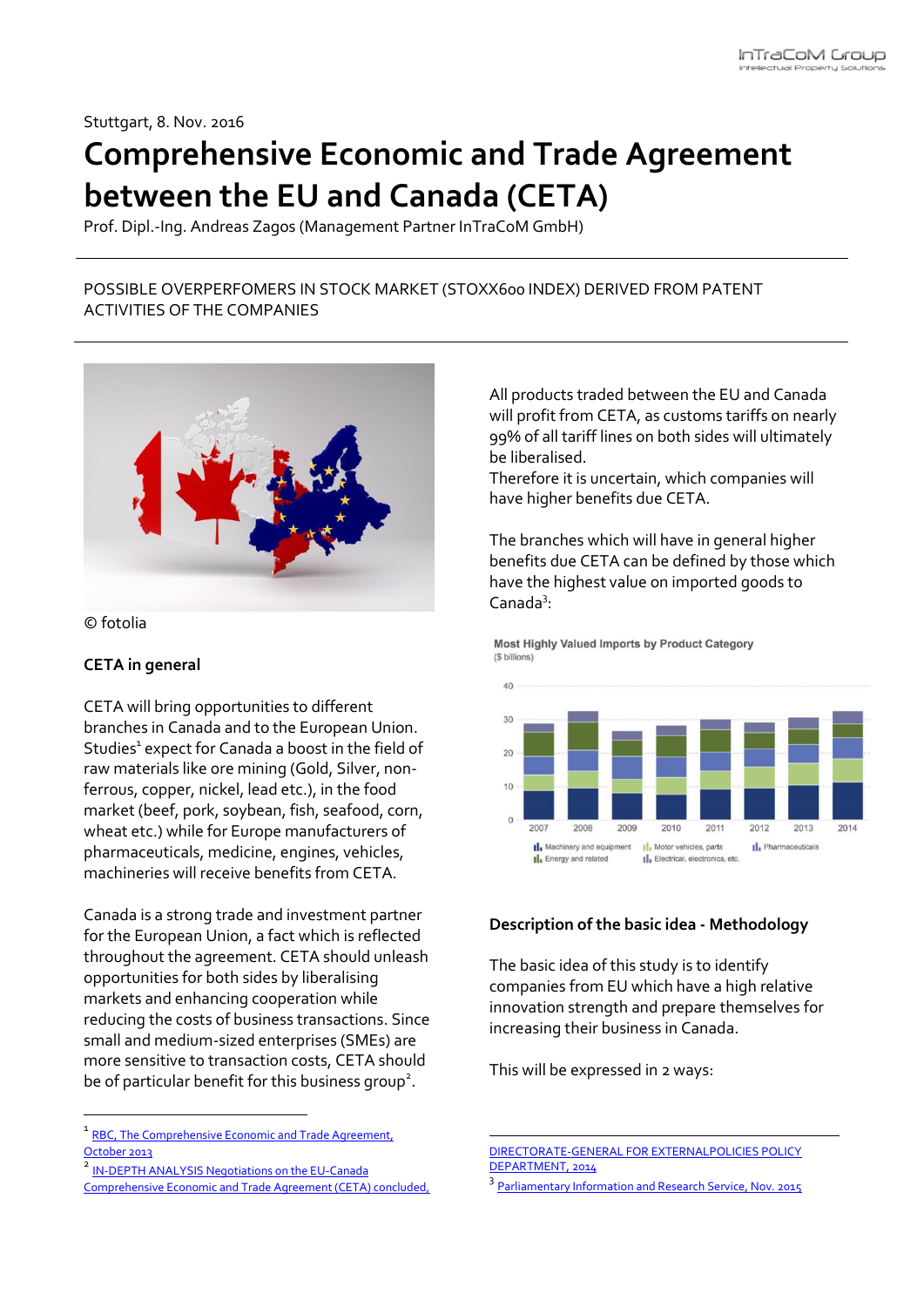- 1) The amount on patents is increasing disproportionate in Canada (compared to amount in their home market which is Europe)
- 2) The IP value shows a significant increase (applications and grants) in Canada (compared to the IP value in their home market which is Europe)

Both indicators are expressing a self assessment of the companies and their expectations for the Canadian market. This means that they have either a relevant a market share for their products in Canada and expect to increase their business or they are still increasing their activities.

The IP value is determined by an innovative approach of InTraCoM which is based on a pattern recognition algorithm on bibliometric data from patents. The methodology is temper proof in over 100 patent valuation projects with commercial clients as well as legal authorities and has a pending patent<sup>4</sup> in Europe and USA.

# **Samples of the rating – Healthcare companies**

From Stoxx600 index the life science companies were analysed regarding the change of patent applications and grants for Europe and for Canada, and the change of the value of those patents in Europe and for Canada.

Further the change of the total IP value divided through the total assets was determined in order to identify an increasing or decreasing patent activity.

The analysis was performed for the years 2010 to 2016.

The results of the most beneficiary European companies are shown in the graph at the next page.

Analysis of European companies:

From the 33 stocks in total only 7 have clear advantages for the Canadian market:

1

- ESSILOR INTERNATIONAL
- FRESENIUS MEDICAL CARE
- GETINGE AB
- GRIFOLS
- IPSEN PHARMA
- NOVOZYMES
- QIAGEN
- STADA ARZNEIMITTEL

They are clear overperforming in the amount on patents for Canada compared with the activities in their home market which is Europe, and the IP value is as well overperforming. Further the total IP value divided through the total assets is rising, this means that the overall patent activities of the company are increasing.

The clear underperformers derived from their own IP statement (patent activity in CA) for the Canadian market are:

- COLOPLAST B
- GN STORE NORD
- $\bullet$  LONZA
- MERCK
- NOVO NORDISK B
- ORION OYJ
- SONOVA
- SWEDISH ORPHAN BIOVITRUM

These companies have decreasing amount on patents in Canada and the IP values are decreasing as well.

#### **Conclusion**

Based on the above analysis the complete STOXX 600 Index could be analysed and a financial product derived out of it. The different sectors from the Index could be weighted differently, in analogy to the expected impact from the CETA agreement and from the amount on imports for the different goods in Canada.

### **About the Author**

Prof. Dipl.-Ing. Andreas Zagos is founder and management Partner of the Stuttgart based InTraCoM GmbH (Germany) and internationally recognized patent valuation expert. He was participating in the first standard for patent valuation and is doing research in

<sup>4</sup> EP2923296A1, US20160004998A1